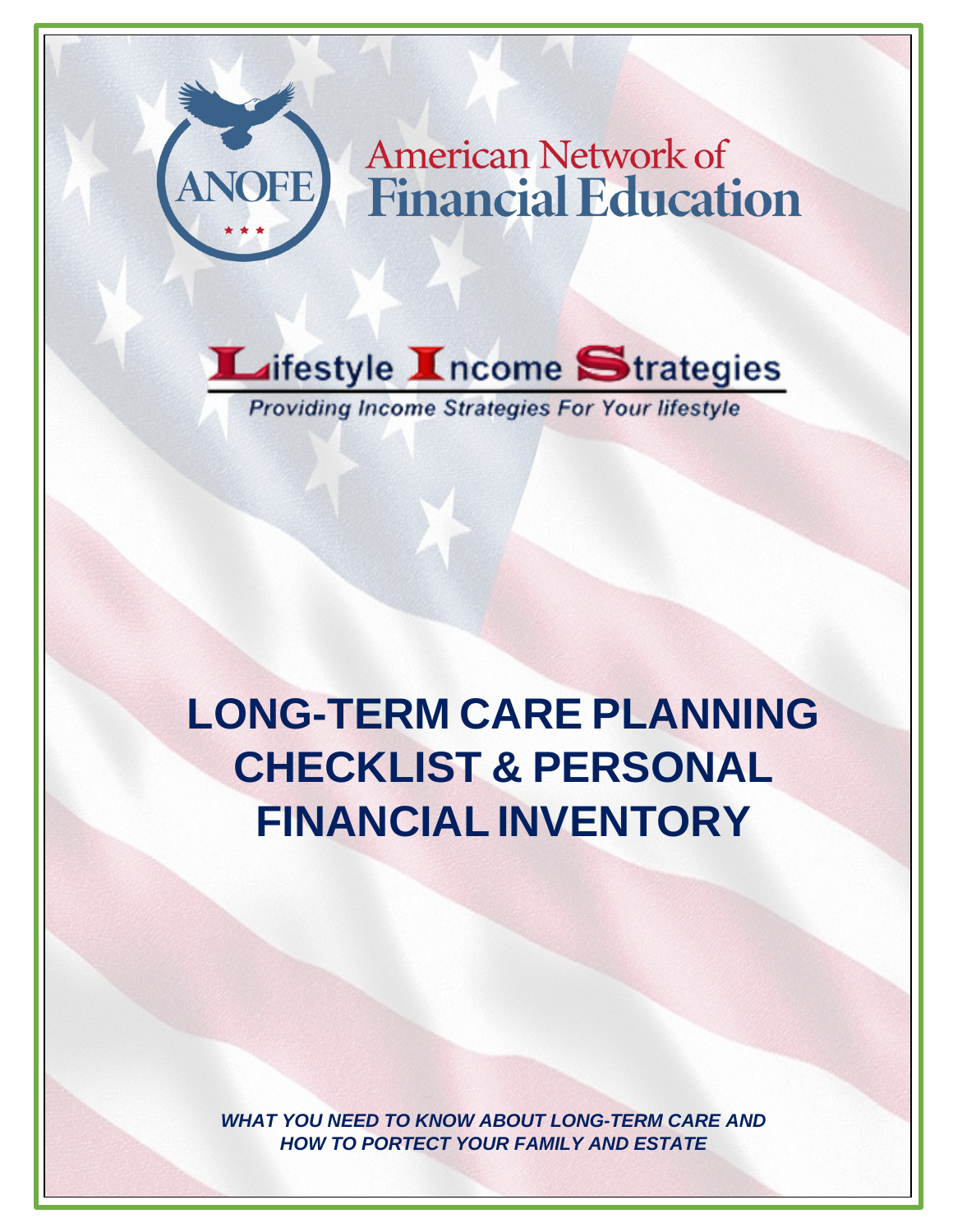

#### **American Network of Financial Education**



Providing Income Strategies For Your lifestyle

# **Who is ANOFE & Lifestyle Income Strategies?**



**ANOFE** consists of financial and other licensed professionals who work in their local community as an advocate to provide free, unbiased, and much needed financial education and support for its citizens.

**Lifestyle Income Strategies** (LIS) was founded by Micheal Holt for the purpose of providing retirement planning services for retirees and their families. The company serves Southern California and has offices in San Diego and Orange County. We specialize in offering financial planning, insurance services, and alternative investments to help retirees protect and preserve their savings as well as produce life-long income to meet their lifestyle. In today's financial environment, it is very important to know how to protect your assets and to obtain "peace of mind" about your financial future.

**ANOFE's Mission:** *To serve our communities as a financial and educational resource and provide unbiased recommendations and information to enable more informed retirement planning decisions and to secure the future of our clients by living our stated values every day.*

**LIS** is comprised of a very diverse team of licensed professionals. Our members consist of Life Insurance and Annuity Advisors, Medicare and Medicaid / Medical Specialists, Social Security Advisors, Long-term Care Experts, Market Consultants, IRA and Qualified Money (401k, 403b, etc.) Planning Advisors, Tax Planning Specialists, and Business Retirement Planners.

# **The Purpose of This Checklist**

**As part of planning for long-term care or extended care, it is vitally important that you complete a few key documents and store them together as a set (electronically and physically). Each document compliments the other and forms a more comprehensive plan to ensure your wishes are carried out during an illness or if you become incapacitated.**

**These documents can be obtained from various sources, but regardless of the origin, it is advisable that you have your attorney review them for completeness, accuracy, and that it is legal and binding in your state.**

**It is highly advisable that you also communicate the location of these documents and the contents to your immediate family, a couple of close friends, your health care professionals, and perhaps even your minister or priest. As a suggestion, you can store the documents in your home in a fire proof safe, a bank safety deposit box, or even give a copy of these to your family. In any case, make sure someone you trust knows the location of all your documents.**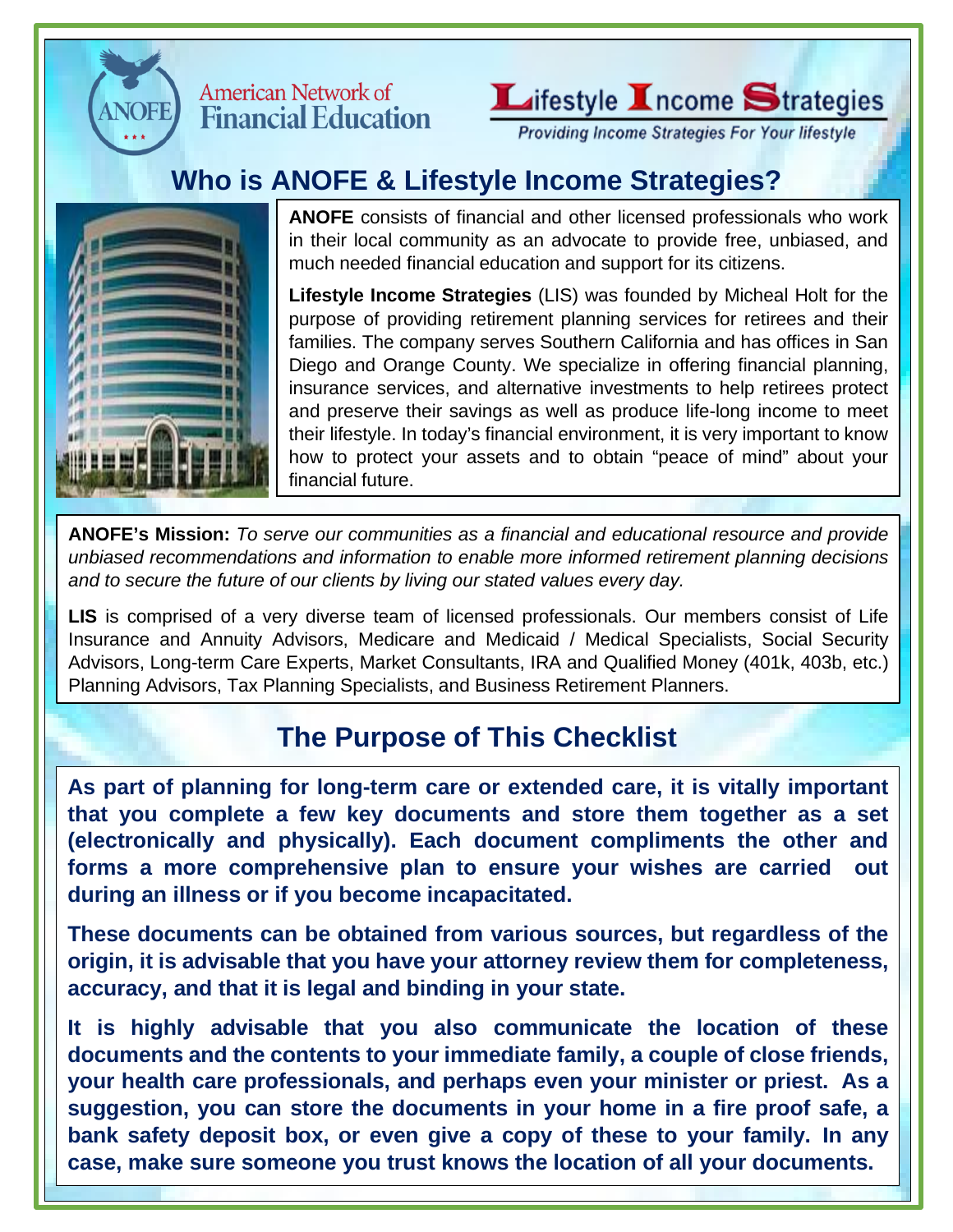## **A Long-Term Care Planning Checklist**

**There are 4 key documents that you need to complete and have on file when creating an overall care plan for short term AND long-term care. They are known as "Personal Directives" and are designed to carry out your wishes when you need care (even if you are incapacitated and not able communicate).**

**Prepare Personal Directives:**

- **Will & Testament**
- **Health Care Directive**
- **Power of Attorney**
- **LTC Plans and Policies**

**IMPORTANT NOTE: You may need to add a Trust(s) to this list depending on your personal family situation. The first three documents are usually cost friendly to obtain and relatively easy for most people to complete. Some of them can be completed using online resources and you may not need an attorney to draft these documents. It is always advisable that you consult legal and financial counsel if you do complete these forms and documents yourself. These professionals can offer advice beyond the online resources to ensure you are legally compliant and protected under federal and state laws.**

#### **How to Obtain The First Three Documents:**

**If you want to get started on your own, here are two websites to visit. There are other sources, but we have found these to be easy to use and offer a complete list of forms and instructions.**

- **1. [www.legalzoom.com](http://www.legalzoom.com/)**
- **2. [www.lawdepot.com](http://www.lawdepot.com/)**

**The costs for the documents are quite nominal and you can sign up for an account and cancel your membership at any time.**

**We will now outline the purpose of these 4 key documents on the following pages and when they should be used as part of your overall health care plan.**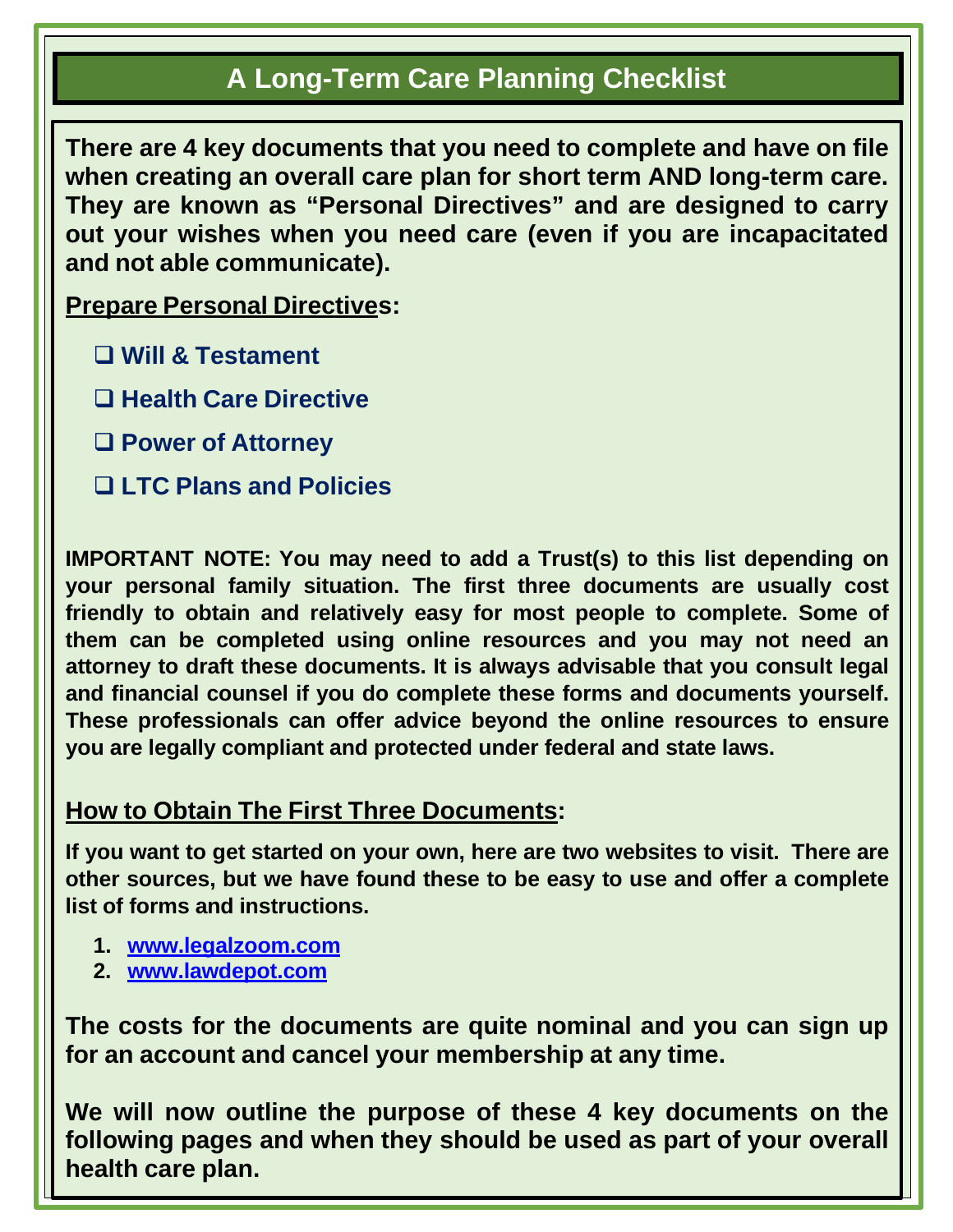### **Primary Use of Each Document**

# **Will & Testament**

**A Will or Testament (used interchangeably today) is a legally binding document that expresses a person's wishes as to how their personal property (i.e. your estate) is to be distributed to named parties (i.e. people or other entities) upon your death. An Executor is appointed to manage your Will and is in charge of ensuring your property is properly disposed according to the content of your Will. Often a spouse, child, parent or legal representative will serve as the executor. You can have a co-executor and it may be advised that you do if a sole executor becomes unavailable to serve.**

#### **A Few Facts About Wills**

**There is some required content for a Will to be valid and it varies among jurisdictions, but the following is a general guideline:**

- **1. You must clearly identify yourself as the maker of the Will and use the words "last will and testament" on the cover of the document.**
- **2. You should revoke all pervious Wills just to be sure no other (prior) Wills exist which can cause confusion.**
- **3. You must demonstrate that you have the mental capacity to dispose of your property and belongings…considered the "sound mind" principle.**
- **4. You must sign and date the Will in the presence of two disinterested witnesses who are not beneficiaries.**
- **5. Your signature must be placed at the end of the Will. If any text following your signature is contained in the document, it may be ignored or the entire Will may be invalidated if there are material changes.**
- **6. One or more beneficiaries must clearly be stated in the Will and the direction of how each item named in your will is be inherited.**
- **7. Keep in mind that if there is a beneficiary form that is associated with any financial or other account, the beneficiary form will supersede any directive in your Will. Even if you note a different beneficiary in your Will at a later date than contained in a beneficiary form, it will not be legally binding. Make sure your beneficiary forms as up to date!**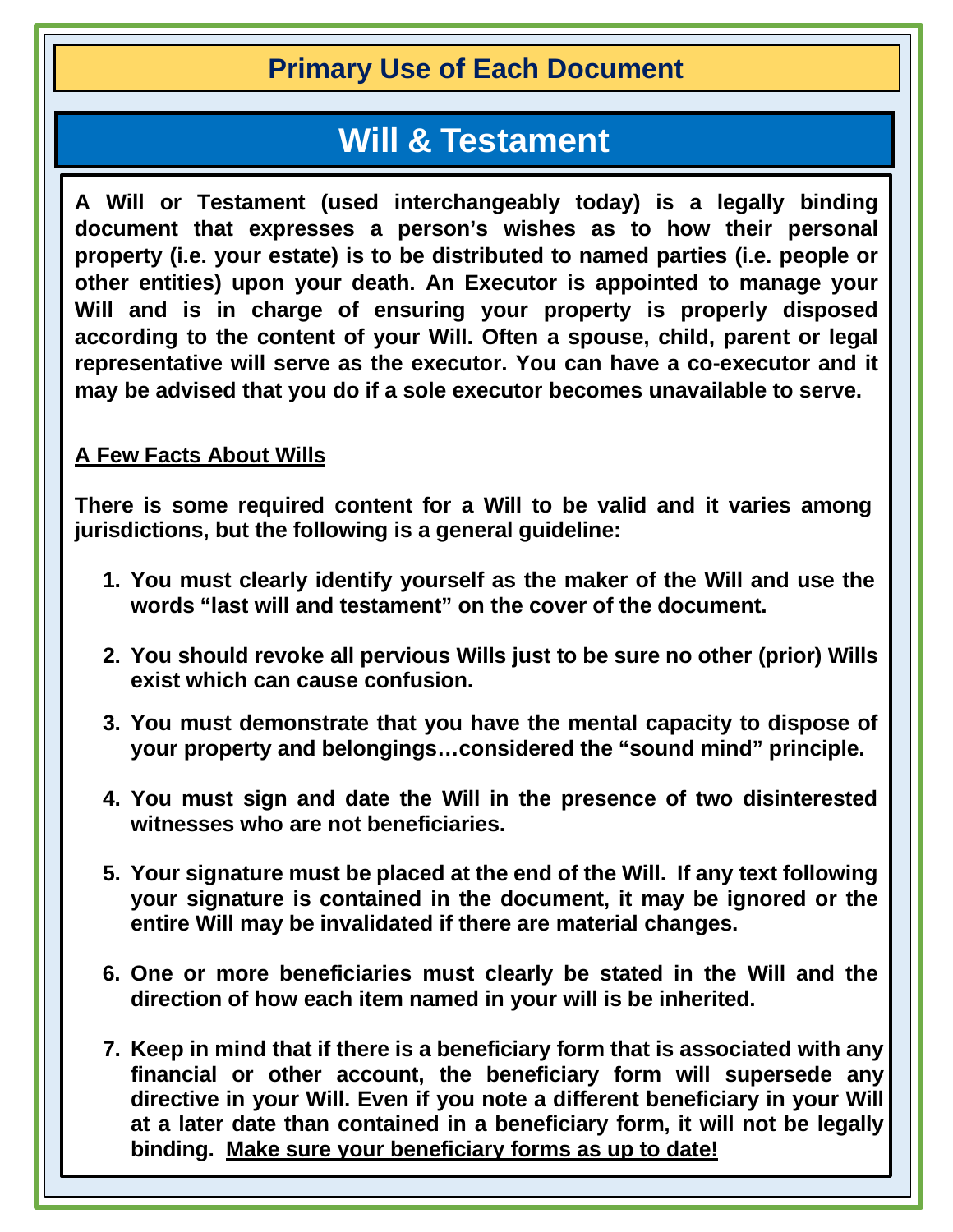# **Health Care Directive1**

An **advance healthcare directive**, also known as a **living will**, **personal directive**, **advance directive**, **medical directive** or **advance decision**, is a legal document in which a person specifies what actions should be taken for their health if they are no longer able to make decisions for themselves because of illness or incapacity. In the U.S. it has a legal status in itself, whereas in some countries it is legally persuasive without being a legal document.

A living will is one form of advance directive, leaving instructions for treatment. Another form is a specific type of power of [attorney](https://en.wikipedia.org/wiki/Power_of_attorney) or [health](https://en.wikipedia.org/wiki/Health_care_proxy) care proxy, in which the person authorizes someone (an agent) to make decisions on their behalf when they are incapacitated. People are often encouraged to complete both documents to provide comprehensive guidance regarding their care, although they may be combined into a single form.

#### **About Living Wills**

A living will usually provide specific directives about the course of treatment healthcare providers and caregivers are to follow. In some cases a living will may forbid the use of various kinds of burdensome medical treatment. It may also be used to express wishes about the use or foregoing of food and water, if supplied via tubes or other medical devices. The living will is used only if the individual has become unable to give informed consent or refusal due to incapacity. A living will can be very specific or very general. An example of a statement sometimes found in a living will is: "If I suffer an incurable, irreversible illness, disease, or condition and my attending physician determines that my condition is terminal, I direct that life-sustaining measures that would serve only to prolong my dying be withheld or discontinued."

More specific living wills may include information regarding an individual's desire for such services such as analgesia (pain relief), antibiotics, hydration, feeding, and the use of ventilators or cardiopulmonary resuscitation. However, studies have also shown that adults are more likely to complete these documents if they are written in everyday language and less focused on technical treatments.

Living wills also reflect a moment in time and may therefore need regular updating to ensure that the correct course of action can be chosen.

Note: In the United States, all states recognize some form of living wills or the designation of a [health](https://en.wikipedia.org/wiki/Health_care_proxy) care proxy. The term *living will* is not officially recognized under California law, but an advance health care directive or durable power of attorney may be used for the same purpose as a living will.

<sup>1</sup>Some content is provided by Wikipedia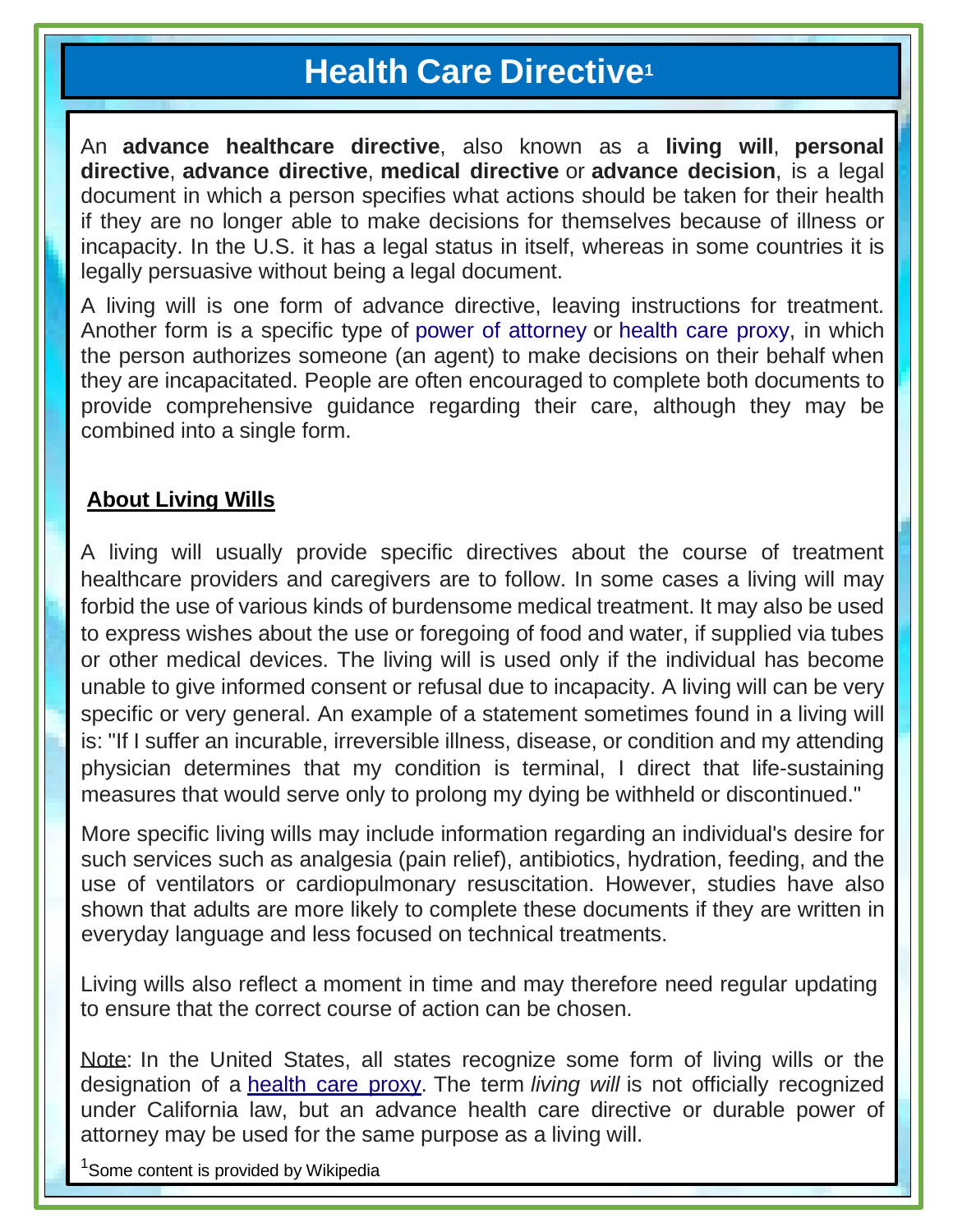# **Power of Attorney1 (POA)**

A **power of attorney** (**POA**) or **letter of attorney** is a written authorization to represent or act on another's behalf in private affairs, business, or some other legal matter. The person authorizing the other to act is the *principal*, *grantor*, or *donor* (of the power). The one authorized to act is the *[agent](https://en.wikipedia.org/wiki/Agency_(law))*, attorney, or in some [common](https://en.wikipedia.org/wiki/Common_law) [law](https://en.wikipedia.org/wiki/Common_law) jurisdictions, the **attorney-in-fact**.

Formerly, the term "power" referred to an [instrument](https://en.wikipedia.org/wiki/Legal_instrument) signed under [seal](https://en.wikipedia.org/wiki/Seal_(contract_law)) while a "letter" was an instrument under hand, meaning that it was simply signed by the parties, but today a power of attorney does not need to be signed under seal. Some jurisdictions require that powers of attorney be [notarized](https://en.wikipedia.org/wiki/Notary) or [witnessed,](https://en.wikipedia.org/wiki/Witness) but others will enforce a power of attorney as long as it is signed by the grantor.

#### **About The Grantor (Creator of a POA)**

The person who creates a power of attorney, known as the grantor, can only do so when he/she has the requisite mental capacity. If the grantor loses the capacity to grant permission after the power of attorney has been created (for example, from [Alzheimer's](https://en.wikipedia.org/wiki/Alzheimer%27s_disease) disease or a head injury in a car crash); then the power will probably no longer be effective. In some powers of attorney, the grantor states that he/she wishes the document to remain in effect even after he/she becomes incapacitated. This type of power is commonly referred to as a [durable](https://en.wikipedia.org/wiki/Power_of_attorney#Durable_power_of_attorney) power of [attorney.](https://en.wikipedia.org/wiki/Power_of_attorney#Durable_power_of_attorney) If someone is already incapacitated, it is not possible for that person to execute a valid power, although in some jurisdictions, it may be possible for someone to have the capacity to execute a power of attorney even if they do not have the capacity to make the decisions that they are delegating. If a person does not have the capacity to execute a power of attorney (and does not already have a durable power in place), often the only way for another party to act on their behalf is to have a court impose a [conservatorship](https://en.wikipedia.org/wiki/Conservatorship) or a [guardianship.](https://en.wikipedia.org/wiki/Guardianship)

#### **About Oral and Written POA's**

Depending on the jurisdiction, a power of attorney may be oral and, whether witnessed, will hold up in court, the same as if it were in writing.  $[6]$  For some purposes, the law requires a power of attorney to be in writing. Many institutions, such as [hospitals,](https://en.wikipedia.org/wiki/Hospital) [banks](https://en.wikipedia.org/wiki/Bank) and, in the United States, the Internal [Revenue](https://en.wikipedia.org/wiki/Internal_Revenue_Service) Service, require a power of attorney to be in writing before they will honor it, and they will usually keep a duplicate original or a copy for their records. Nursing homes often follow the same practice.

**1** Some content is provided by Wikipedia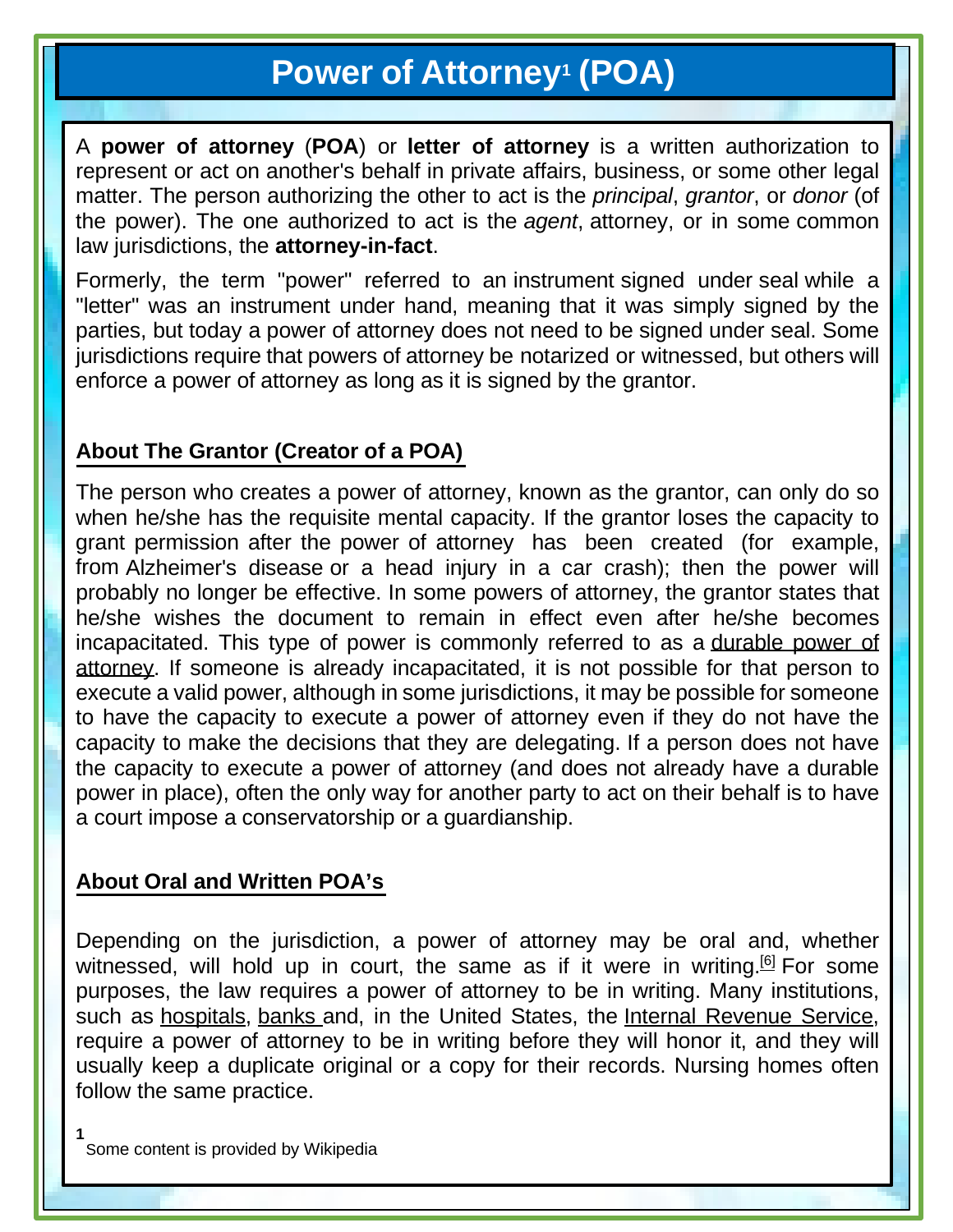# **Long Term Care Plans and Policies**

The most critical component of a Long-Term Care Plan is to actually have a plan in place for your care in the event you need extended care. **Long-Term Care** (**LTC**) consists of several services designed to meet both the medical and non-medical needs of people with a [chronic](https://en.wikipedia.org/wiki/Chronic_illness) [illness](https://en.wikipedia.org/wiki/Chronic_illness) or [disability](https://en.wikipedia.org/wiki/Disability) who can no longer care for themselves for long periods of time or never again.

There are steps you can take on your own to build a LTC plan, but it is not possible to obtain a long-term care insurance policy without the help of a financial professional. The reason to have a LTC plan is to communicate your wishes when or if a LTC event happens. The use of a Will and Testament, a Health Care Directive, and a Power of Attorney (or Durable Power of Attorney) are all valuable building blocks and will help direct the application of your care. A LTC Plan can be a written, stand alone document OR it can be incorporated into a Health Care Directive as well. A plan should address the following at a minimum with clear instructions:

- Where you want your care to be administered (If you have a choice)
- Who is to administer your care (if you have a choice)
- How the costs of your care are to be covered
- What to do if you happen to run out of money
- What to do with your personal property while you are receiving long term care
- When of if you need to utilize Medicare / Medicaid or Medi-cal
- How to administer your assets should you use Medicaid or Med-ical

#### **About Long-Term Care Policies**

Because the subject of long-term care is multi-faceted, it is very challenging to compile a complete plan which covers all the possibilities which can happen during a LTC event. You can never be sure of exactly when or where you will need care. While some plans can be made as to where and who will care for you, at some point these plans may change due to circumstances beyond your control. The most impactful component to your care plan is how to pay for all the costs associated with your care. LTC costs can devastate your financial portfolio and cause many personal issues as well. Think about what happens to your spouse or partner if you need care and the costs are mounting. Would your spouse or children be able to continue their lifestyle if they are required to administer your care?

We strongly encourage individuals and couples to take steps to actively engage with a financial professional to provide you with the options associated with long-term care insurance. There are many choices today to make LTC polices more affordable to fit your budget. This is the safest and most effective approach to truly having a comprehensive LTC plan in place.

#### **Advantages of Long-Term Care Policies**

- Provides peace of mind that the cost of your care will be covered by insurance
- Most policies will pay for your care regardless of where your care is administered
- Prevents your spouse or other family member needing to provide any or all of your care
- Protects against a possible bankruptcy or needing to sell assets to pay for your care
- Policies can be structured to pay for you care regardless of how long you need it
- Some insurance companies allow for two lives to be covered on one policy
- Some policies will return your premium at your request OR pay a death benefit to your beneficiaries if you don't use the policy

We would be happy to work with you to review your options for long-term care coverage and provide you with a free quote on what is possible with a policy which meets your needs.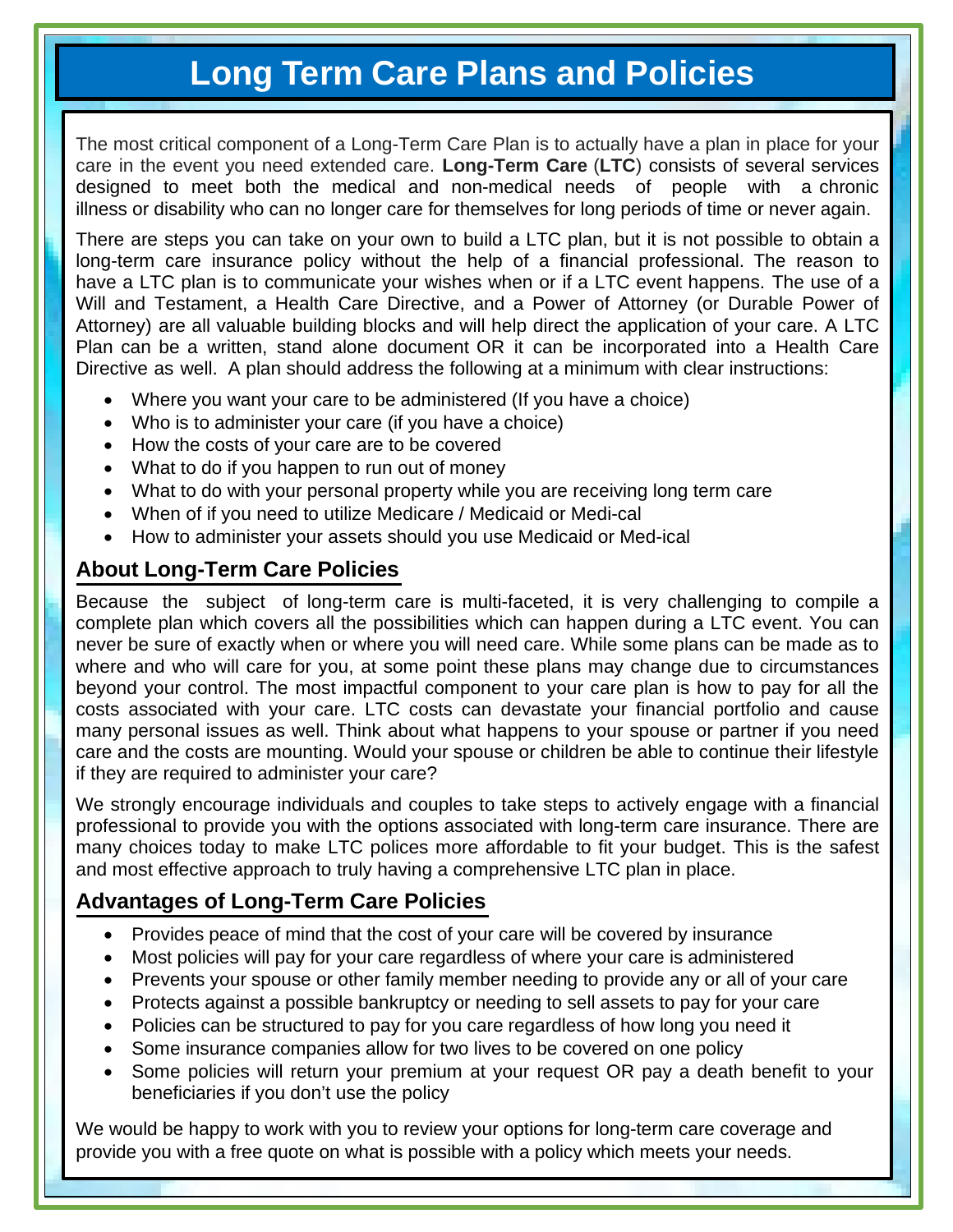| <b>Prepared For:</b> |
|----------------------|
| Name 1:              |
| Name 2:              |
| <b>Phone:</b>        |
| <b>Address:</b>      |
| <b>Last Updated:</b> |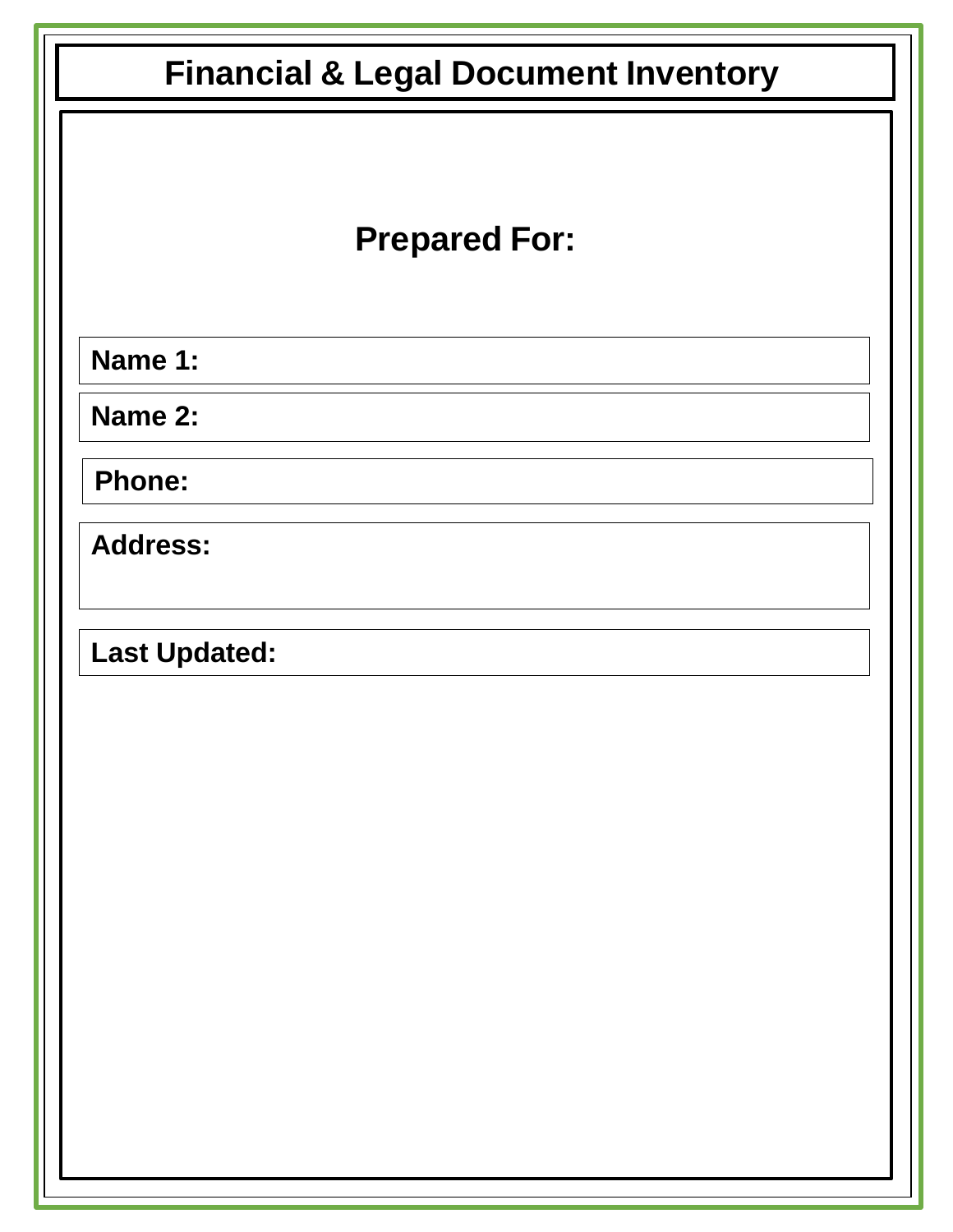Complete this form, save it electronically, and print it and store it in a safe place. Provide a copy to your family, trusted close friend(s), financial planner, family attorney, and anyone who would need to know this information on your behalf. Make copies of any page if you need to add more accounts of any type. Be sure to review this document at least annually and update it as needed.

#### **Legal Documents**

#### **Will & Testament**

**Location:**

**Last Dated Copy:**

**Comments:**

#### **Health Care Directive**

**Location:**

**Last Dated Copy:**

**Comments:**

#### **Power of Attorney**

**Location:**

**Last Dated Copy:**

**Comments:**

**Other Comments:**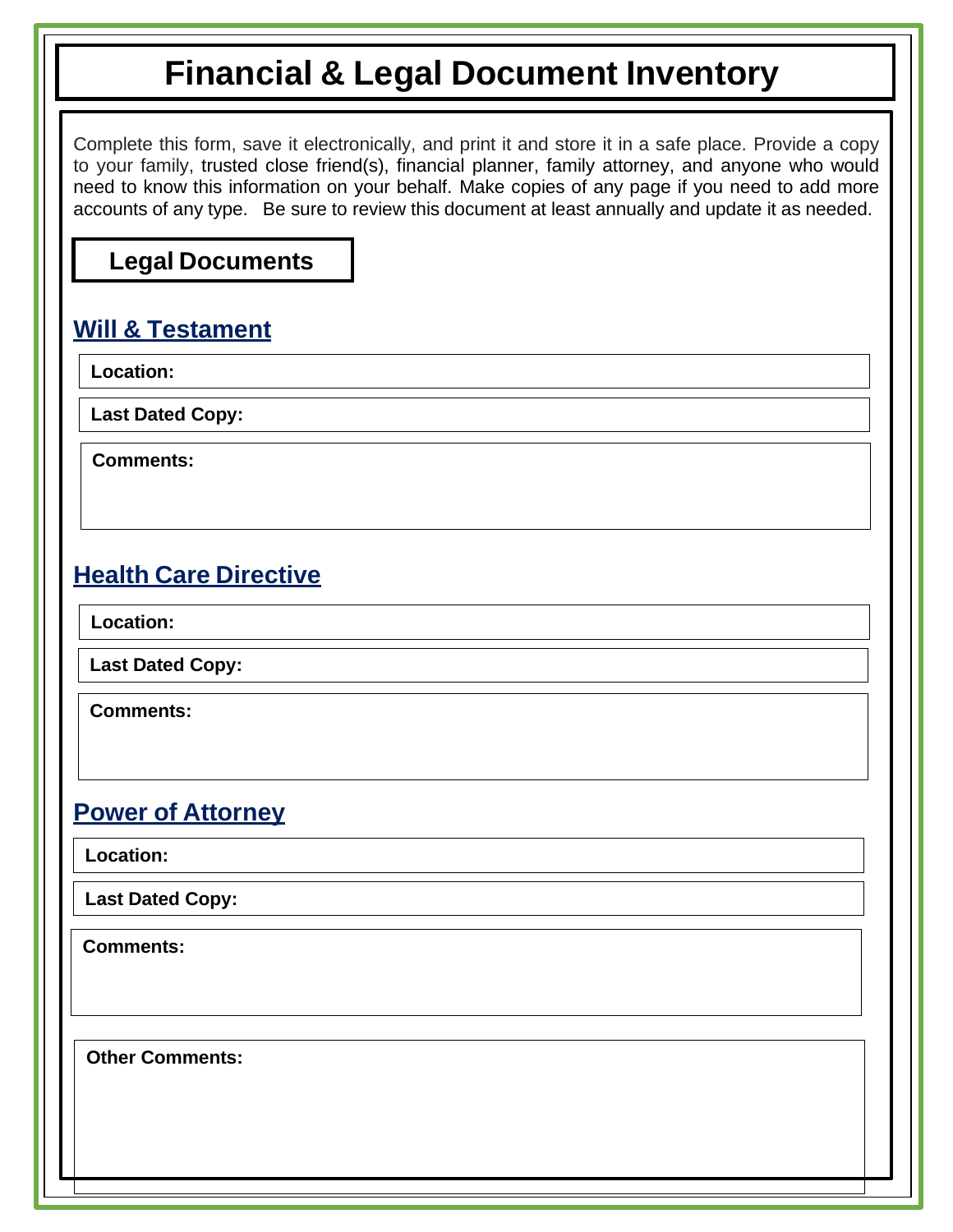# **Financial & Insurance Representatives**

### **Broker / Financial Planner**

**Name / Firm Name:**

**Phone Number:**

**Comments:**

### **Main Insurance Agent**

**Name / Firm Name:**

**Phone Number:**

**Comments:**

### **Other Insurance Agents**

**Phone Number: Service Provided: Name / Firm Name: Phone Number: Service Provided: Name / Firm Name: Phone Number: Service Provided: Name / Firm Name:**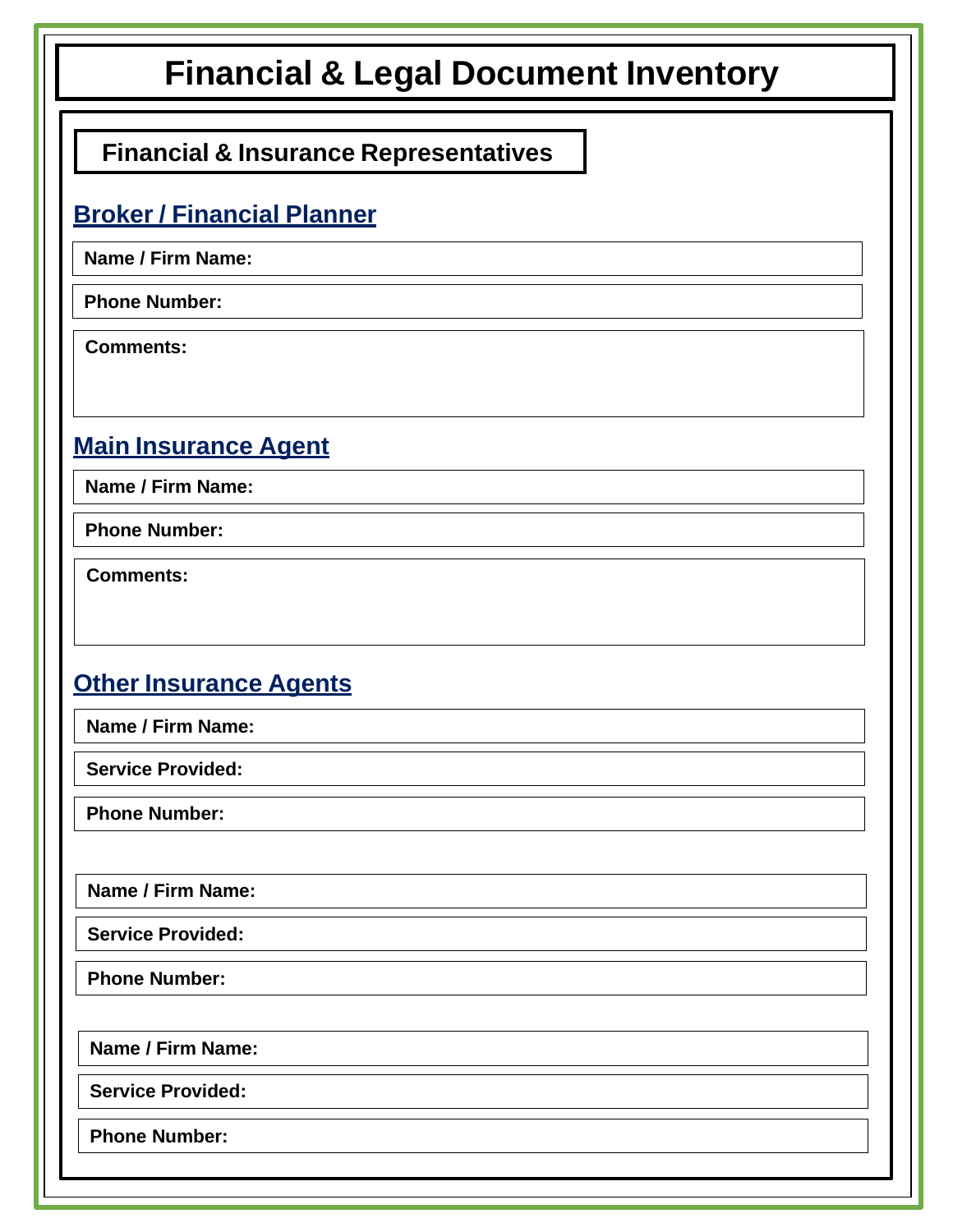| <b>Financial &amp; Legal Document Inventory</b> |
|-------------------------------------------------|
| <b>Legal Representatives</b>                    |
| <b>Family Attorney</b>                          |
| Name / Firm Name:                               |
| <b>Phone Number:</b>                            |
| <b>Comments:</b>                                |
| <b>Estate Planning Attorney</b>                 |
| <b>Name / Firm Name:</b>                        |
| <b>Phone Number:</b>                            |
| <b>Comments:</b>                                |
| <b>Other Legal Representatives</b>              |
| Name / Firm Name:                               |
| <b>Service Provided:</b>                        |
| <b>Phone Number:</b>                            |
| Name / Firm Name:                               |
| <b>Service Provided:</b>                        |
| <b>Phone Number:</b>                            |
| Name / Firm Name:                               |
| <b>Service Provided:</b>                        |
| <b>Phone Number:</b>                            |
|                                                 |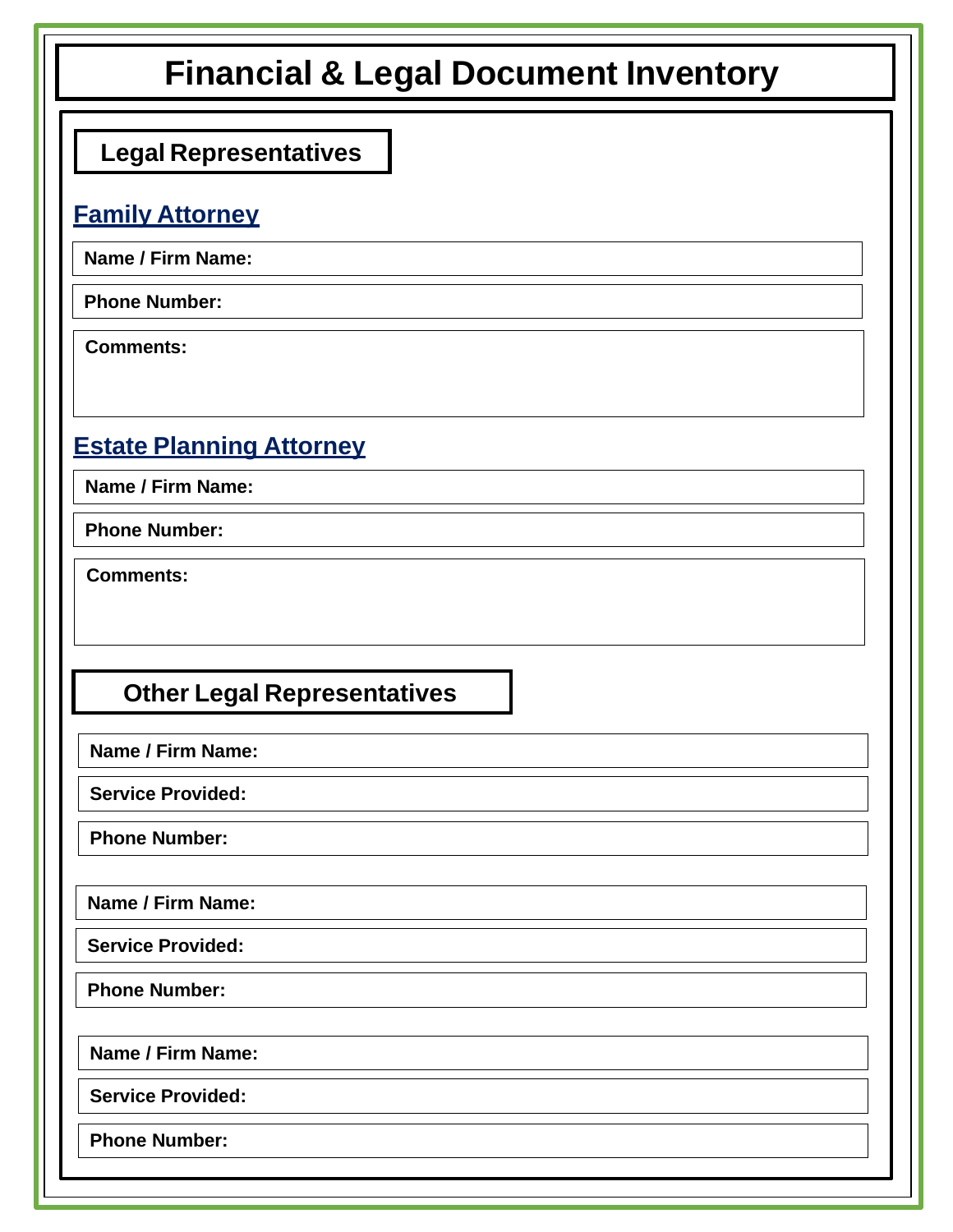### **FinancialAccounts**

| <b>Stock Account:</b> | Value: | Date: |
|-----------------------|--------|-------|
| <b>Stock Account:</b> | Value: | Date: |
| <b>Stock Account:</b> | Value: | Date: |
| <b>Stock Account:</b> | Value: | Date: |
| <b>Stock Account:</b> | Value: | Date: |
| <b>Stock Account:</b> | Value: | Date: |
| <b>Stock Account:</b> | Value: | Date: |
| <b>Stock Account:</b> | Value: | Date: |

**Comments:**

| <b>Bond Account:</b> | Value: | Date: |
|----------------------|--------|-------|
| <b>Bond Account:</b> | Value: | Date: |
| <b>Bond Account:</b> | Value: | Date: |
| <b>Bond Account:</b> | Value: | Date: |
| <b>Bond Account:</b> | Value: | Date: |
| <b>Bond Account:</b> | Value: | Date: |
| <b>Bond Account:</b> | Value: | Date: |
| <b>Bond Account:</b> | Value: | Date: |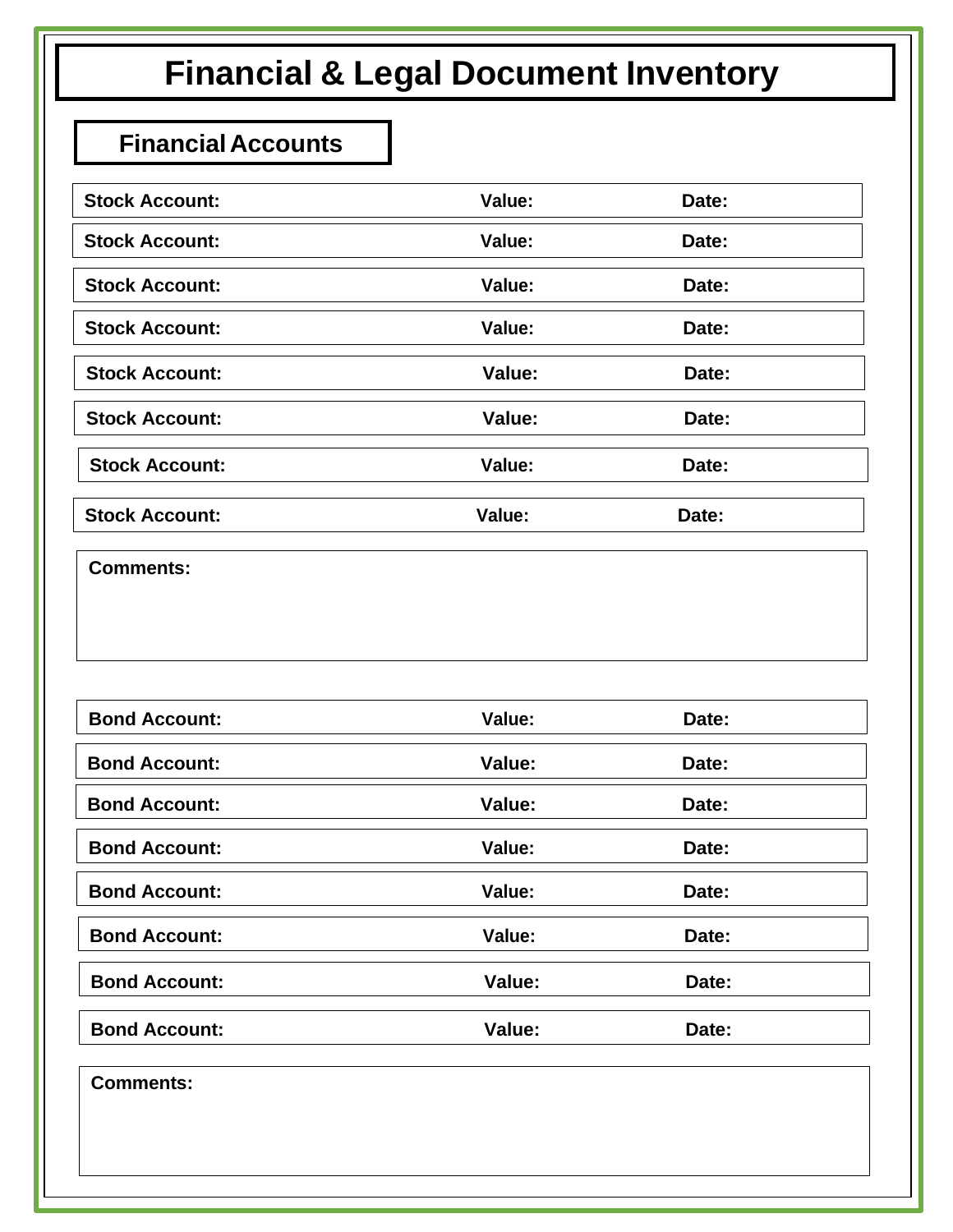### **FinancialAccounts**

| Pension #1:                                                                     |               | Owner:                     |       |
|---------------------------------------------------------------------------------|---------------|----------------------------|-------|
| Pension #1:                                                                     |               | Owner:                     |       |
| Pension #1:                                                                     |               | <b>Owner:</b>              |       |
| 401(K) Account:                                                                 | Owner:        | Value:                     | Date: |
| 401(K) Account:                                                                 | Owner:        | Value:                     | Date: |
| 401(K) Account:                                                                 | Owner:        | Value:                     | Date: |
| 403(b) Account:                                                                 | <b>Owner:</b> | Value:                     | Date: |
| 403(b) Account:                                                                 | <b>Owner:</b> | Value:                     | Date: |
| ADD OTHER RETIREMENT ACCOUNTS SUCH AS 457'S, TSP'S, & COLLEGE SAVINGS 529, ETC: |               |                            |       |
| Other / Type:                                                                   | Owner:        | Value:                     | Date: |
| Other / Type:                                                                   | <b>Owner:</b> | Value:                     | Date: |
| Other / Type:                                                                   | Owner:        | Value:                     | Date: |
| Other / Type:                                                                   | Owner:        | Value:                     | Date: |
| Other / Type:                                                                   | Owner:        | Value:                     | Date: |
| <b>Comments:</b>                                                                |               |                            |       |
|                                                                                 |               |                            |       |
|                                                                                 |               |                            |       |
| <b>Checking &amp; Savings Accounts</b>                                          |               |                            |       |
| <b>Checking / Bank #1:</b>                                                      |               | <b>Checking / Bank #2:</b> |       |
| Checking / Bank #3:                                                             |               | <b>Checking / Bank #4:</b> |       |
| Savings / Bank #1:                                                              |               | Savings / Bank #2:         |       |
| <b>CD / Bank #1:</b>                                                            |               | <b>CD / Bank #2:</b>       |       |
| <b>CD / Bank #3:</b>                                                            |               | <b>CD / Bank #4:</b>       |       |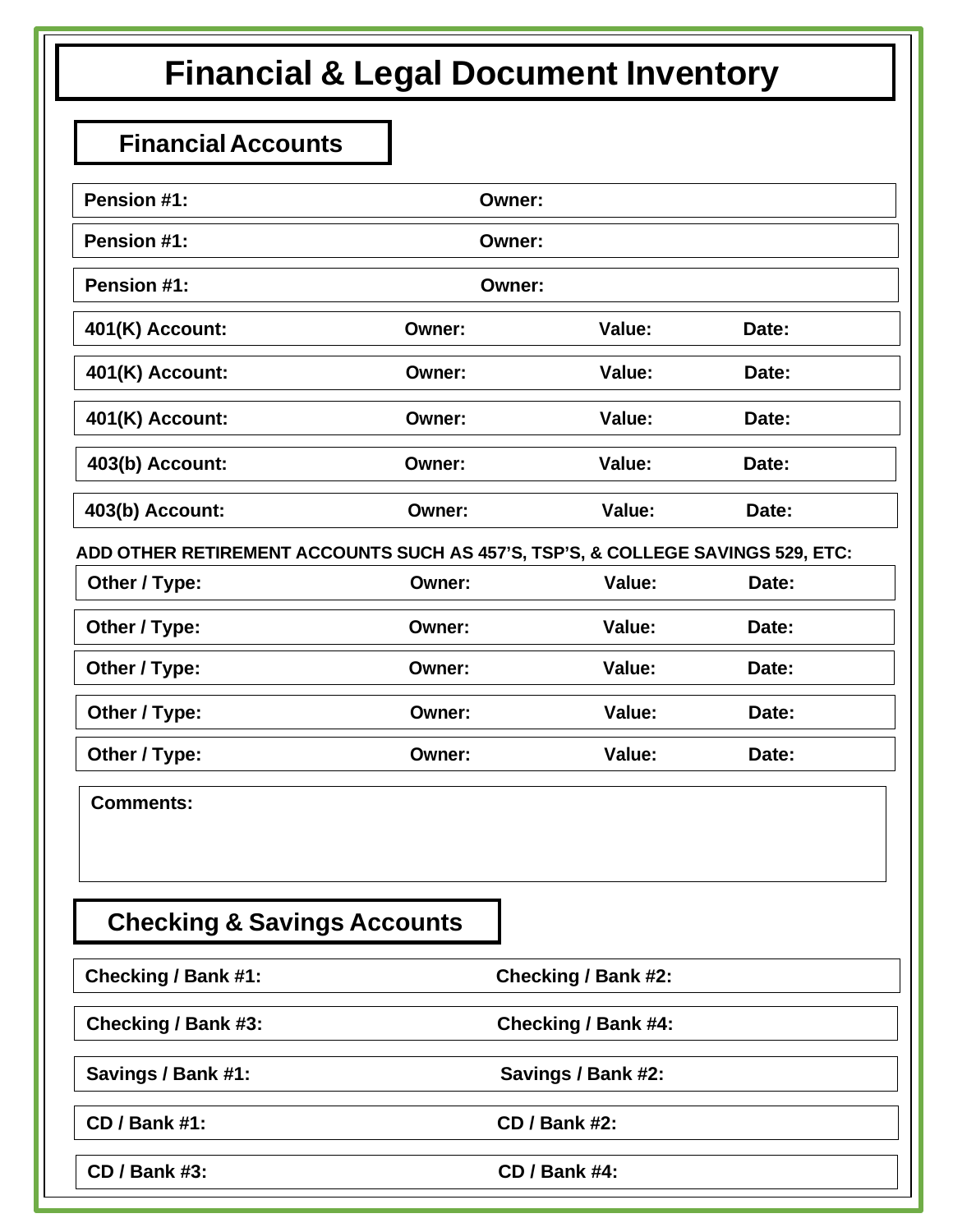#### **FinancialAccounts**

| <b>Mutual Fund #1:</b>  | Owner: | Value: | Date: |  |
|-------------------------|--------|--------|-------|--|
| <b>Mutual Fund #2:</b>  | Owner: | Value: | Date: |  |
| <b>Mutual Fund #3:</b>  | Owner: | Value: | Date: |  |
| <b>Mutual Fund #4:</b>  | Owner: | Value: | Date: |  |
| <b>Mutual Fund #5:</b>  | Owner: | Value: | Date: |  |
| <b>Money Market #1:</b> | Owner: | Value: | Date: |  |
| <b>Money Market #2:</b> | Owner: | Value: | Date: |  |
| Money Market #3:        | Owner: | Value: | Date: |  |

#### **ADD OTHER TYPES OF FINANICAL ACCOUNTS NOT LISTED ELSEWHERE:**

| Other / Type: | <b>Owner:</b> | Value: | Date: |
|---------------|---------------|--------|-------|
| Other / Type: | Owner:        | Value: | Date: |
| Other / Type: | <b>Owner:</b> | Value: | Date: |
| Other / Type: | Owner:        | Value: | Date: |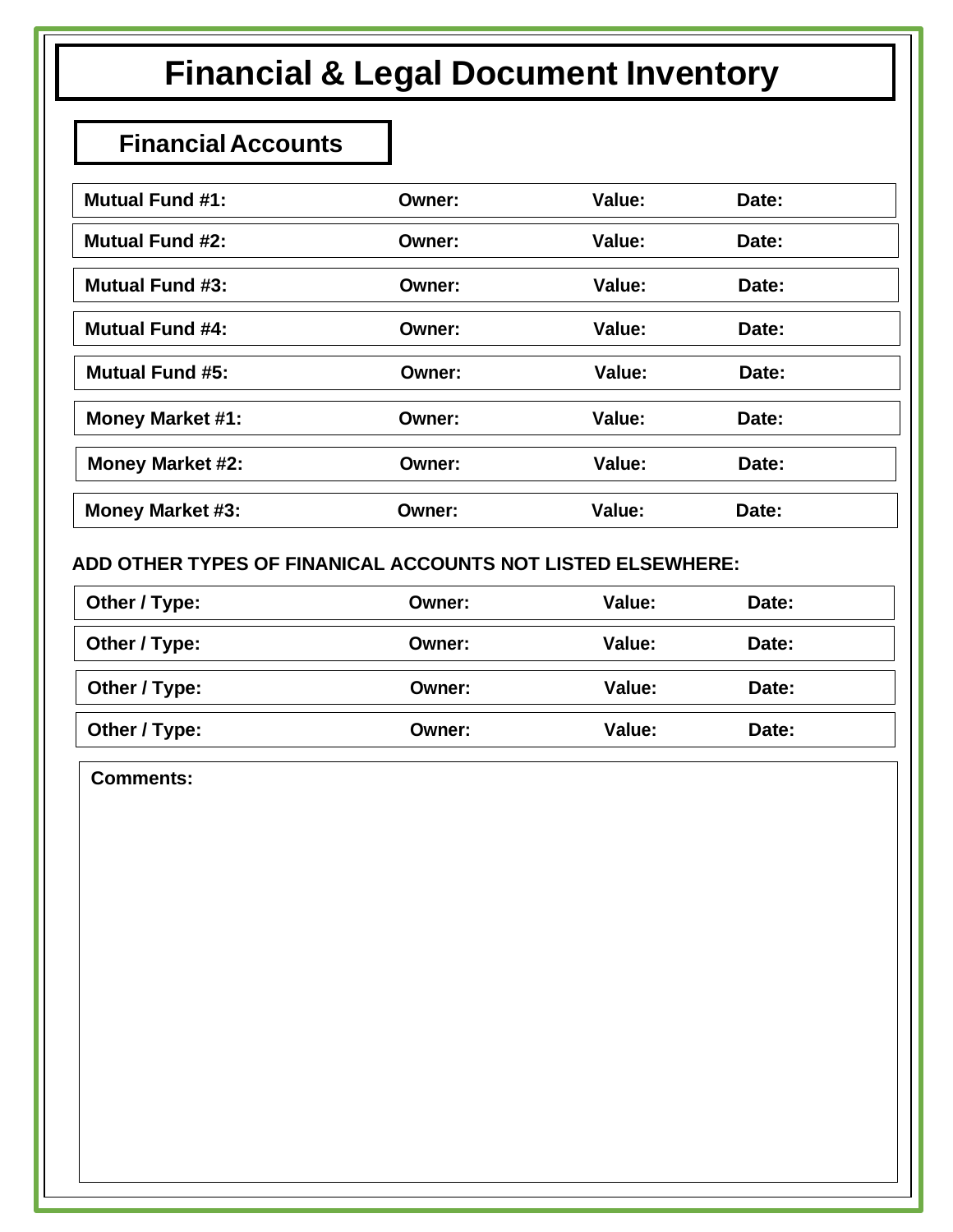# **Precious Metals / Stones / High Value Collectables**

| Item $#1$ : | Owner:        | Value: | Date: |
|-------------|---------------|--------|-------|
| Item $#2$ : | Owner:        | Value: | Date: |
| Item $#3$ : | <b>Owner:</b> | Value: | Date: |
| Item $#4$ : | Owner:        | Value: | Date: |
| Item $#5$ : | Owner:        | Value: | Date: |
| Item $#6$ : | Owner:        | Value: | Date: |
| Item $#7$ : | <b>Owner:</b> | Value: | Date: |
| Item $#8$ : | <b>Owner:</b> | Value: | Date: |

**Comments:**

# **Annuities, Life Insurance, and Long-Term Care Policies**

| Annuity #1:        | Owner: | Value: | Date: |  |
|--------------------|--------|--------|-------|--|
| Annuity #2:        | Owner: | Value: | Date: |  |
| Annuity #3:        | Owner: | Value: | Date: |  |
| Annuity #4:        | Owner: | Value: | Date: |  |
| Life Insurance #1: | Owner: | Value: | Date: |  |
| Life Insurance #2: | Owner: | Value: | Date: |  |
| Long-Term Care #1: | Owner: | Value: | Date: |  |
| Long-Term Care #2: | Owner: | Value: | Date: |  |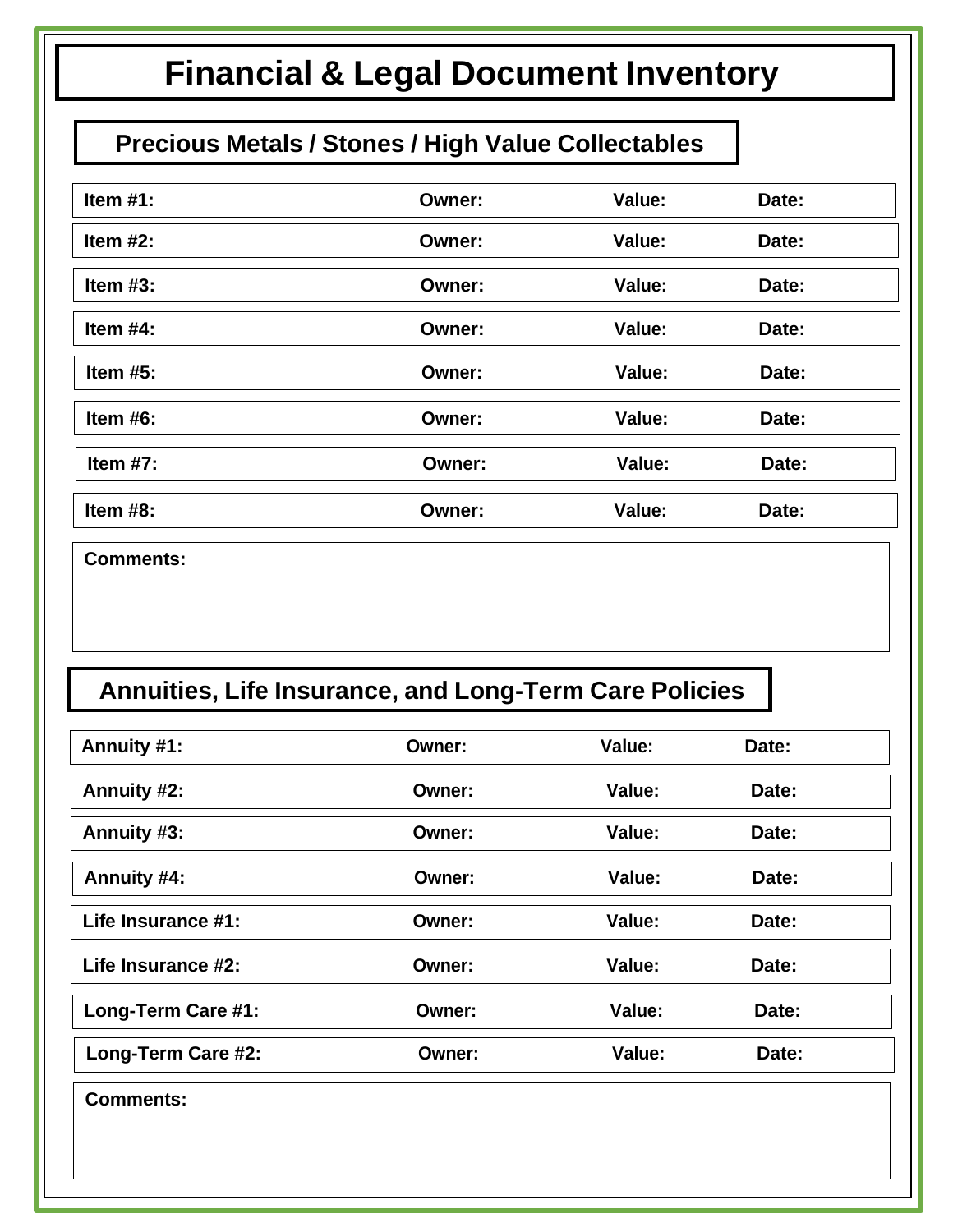#### **Real Estate – Personal Homes / Residences**

| <b>Personal Property #1:</b> | Owner:        | Value:        | Date: |
|------------------------------|---------------|---------------|-------|
| <b>Personal Property #2:</b> | <b>Owner:</b> | <b>Value:</b> | Date: |
| <b>Personal Property #3:</b> | <b>Owner:</b> | Value:        | Date: |
| <b>Personal Property #4:</b> | Owner:        | Value:        | Date: |
| <b>Personal Property #5:</b> | Owner:        | Value:        | Date: |

**Comments:**

### **Real Estate – Rental / Investment Properties**

| <b>Personal Property #1:</b> | Owner: | Value: | Date: |
|------------------------------|--------|--------|-------|
| <b>Personal Property #2:</b> | Owner: | Value: | Date: |
| <b>Personal Property #3:</b> | Owner: | Value: | Date: |
| <b>Personal Property #4:</b> | Owner: | Value: | Date: |
| <b>Personal Property #5:</b> | Owner: | Value: | Date: |
| <b>Personal Property #6:</b> | Owner: | Value: | Date: |
| <b>Personal Property #7:</b> | Owner: | Value: | Date: |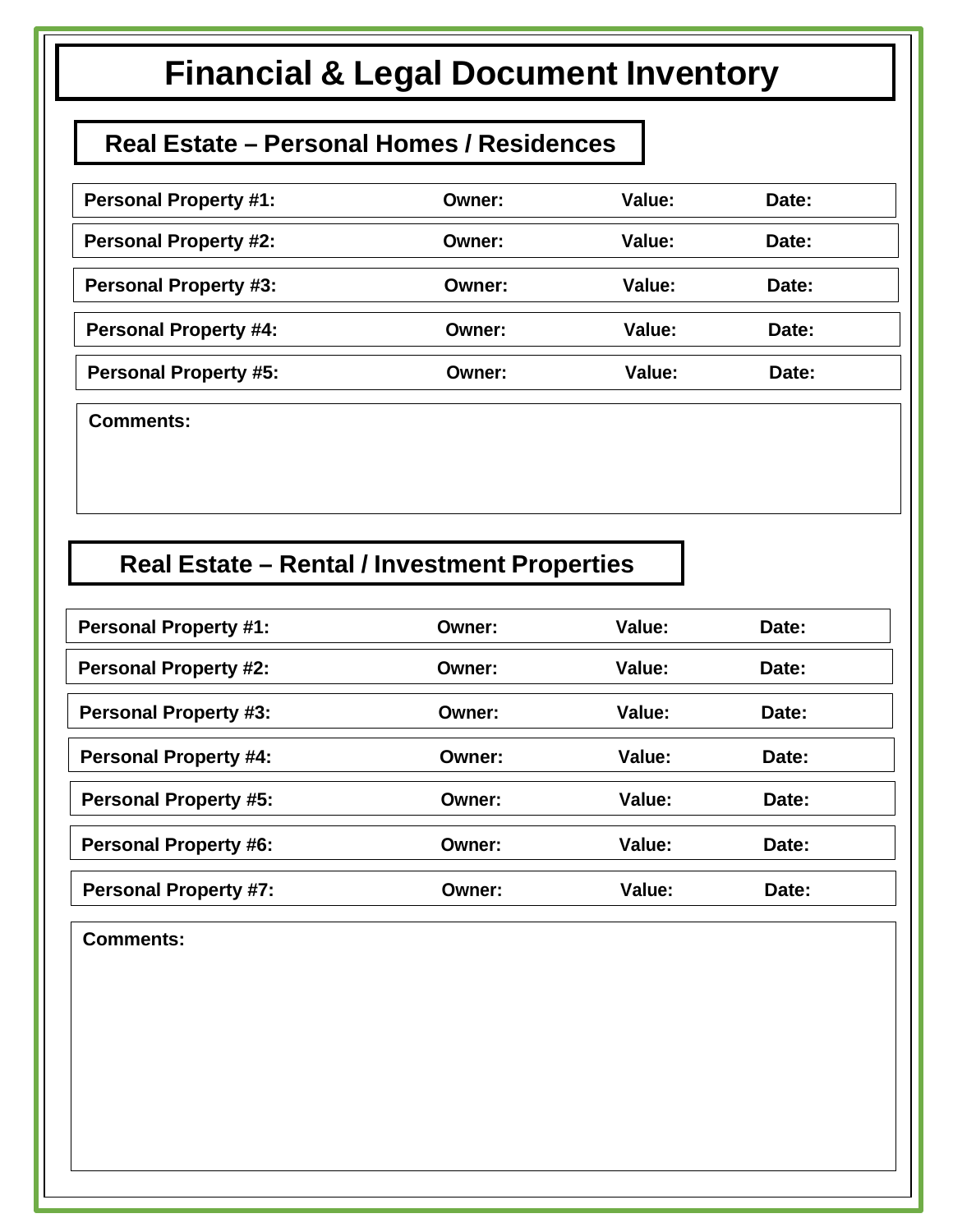|                                                                      | <b>Financial &amp; Legal Document Inventory</b> |  |
|----------------------------------------------------------------------|-------------------------------------------------|--|
| <b>Children</b>                                                      |                                                 |  |
| <b>Name #1:</b>                                                      | <b>Address:</b><br><b>Phone:</b>                |  |
| <b>Name #2:</b>                                                      | <b>Address:</b><br>Phone:                       |  |
| <b>Name #3:</b>                                                      | <b>Address:</b><br>Phone:                       |  |
| <b>Name #4:</b>                                                      | <b>Address:</b><br><b>Phone:</b>                |  |
| <b>Name #5:</b>                                                      | <b>Address:</b><br><b>Phone:</b>                |  |
| <b>Important Contacts</b><br><b>Name #1:</b><br><b>Relationship:</b> | <b>Address:</b><br><b>Phone:</b>                |  |
| <b>Name #2:</b><br><b>Relationship:</b>                              | <b>Address:</b><br><b>Phone:</b>                |  |
| <b>Name #3:</b><br><b>Relationship:</b>                              | <b>Address:</b><br><b>Phone:</b>                |  |
| <b>Name #4:</b><br><b>Relationship:</b>                              | <b>Address:</b><br><b>Phone:</b>                |  |
| <b>Name #5:</b><br><b>Relationship:</b>                              | <b>Address:</b><br><b>Phone:</b>                |  |
|                                                                      |                                                 |  |